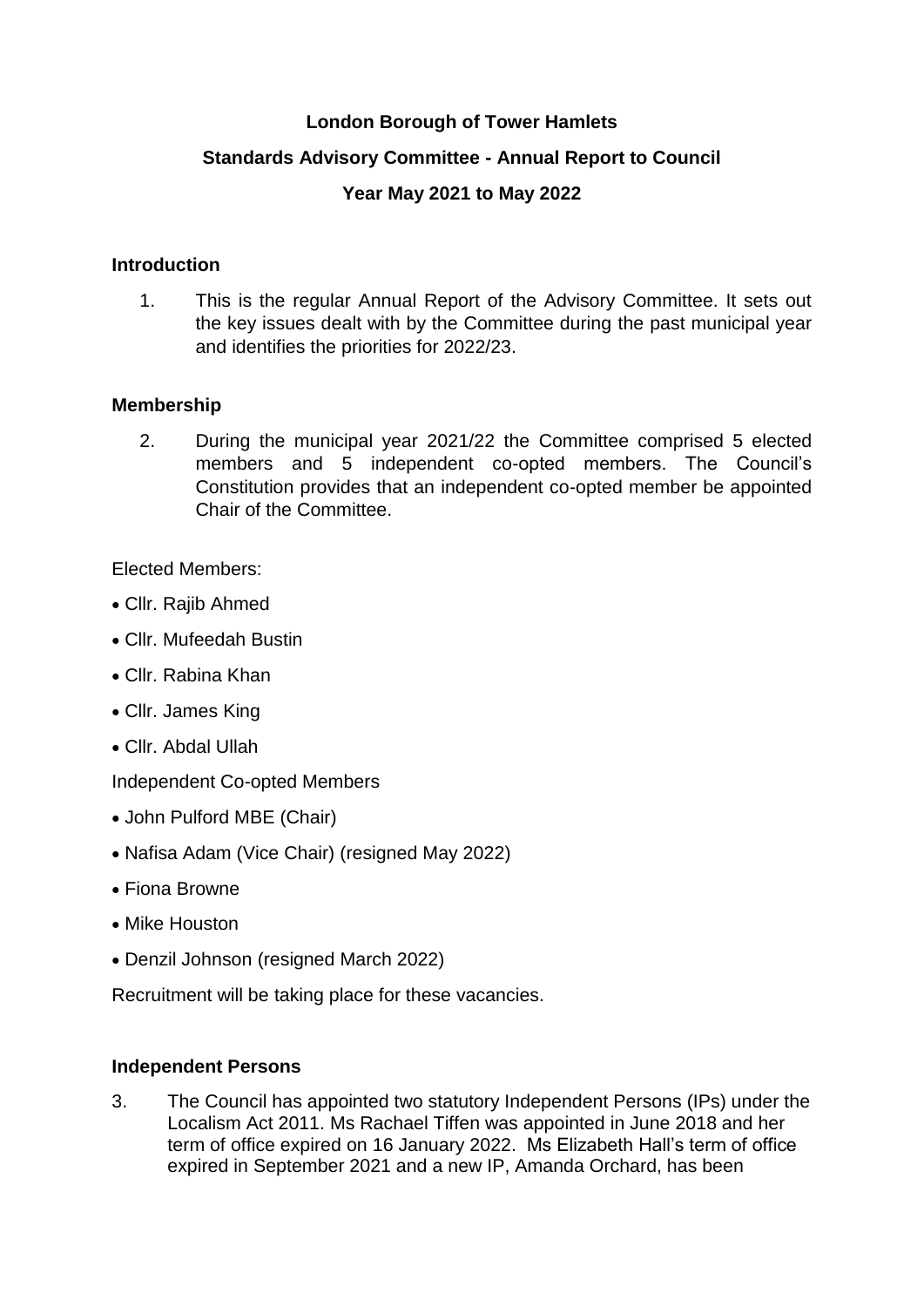appointed. Both Ms Tiffen and Ms Orchard were appointed as IP at Council on 19 January 2022. Ms Tiffen's second term of office and Ms Orchard's first term of office both started on 20 January 2022 and last until 20 January 2026.

- 4. The principal role of the IP is to give an independent view on governance issues in general and specifically in relation to alleged breaches of the Code of Conduct for Members. Both IP's work closely the Monitoring Officer and her Deputies, considering all complaints and whether an alleged breach of the Code meets the criteria for investigation.
- 5. It is also a statutory requirement to consult the IP before deciding on the outcome of an investigation into a complaint and whether to impose any sanction. The Member complained about may also at any stage of the process seek a view from the IP and in order to avoid any conflict of interest the Council has appointed two IPs.
- 6. The Council is fortunate to have appointed IPs with a sound understanding of the ethical framework who both act as advocates for the Council in promoting ethical standards and of high standards of conduct. Although not members of the Standards Advisory Committee, they attend meetings and play an important role in the proceedings. Both IPs also contribute to and participate in the Council's mandatory Ethics & Probity training programme. In this report I would like to acknowledge the continuing invaluable work and support of Rachael Tiffen, to thank Elizabeth Hall for her much-appreciated work and support during her 8.5 year period of office, and to welcome Amanda Orchard.

## **Officers**

- 7. The Committee's lead officers were:
	- Janet Fasan Director, Legal Services and Monitoring Officer
	- Matthew Mannion Head of Democratic Services
	- Agnes Adrien Head of Litigation and Deputy Monitoring Officer (from June 2021)
	- Jill Bayley, Head of Safeguarding and Deputy Monitoring Officer (from June 2021)
	- Mark Norman (former Legal Adviser and Deputy Monitoring Officer) retired in May 2021 and the Committee is grateful to him for his work over many years.

## **Terms of Reference**

8. The current terms of reference for the Standards Advisory Committee are contained in Part B Section 19 of the Constitution, with the Committee's procedures set out in Part D. The Terms of Reference are attached as Appendix A to this report, and the Procedures are attached as Appendix B.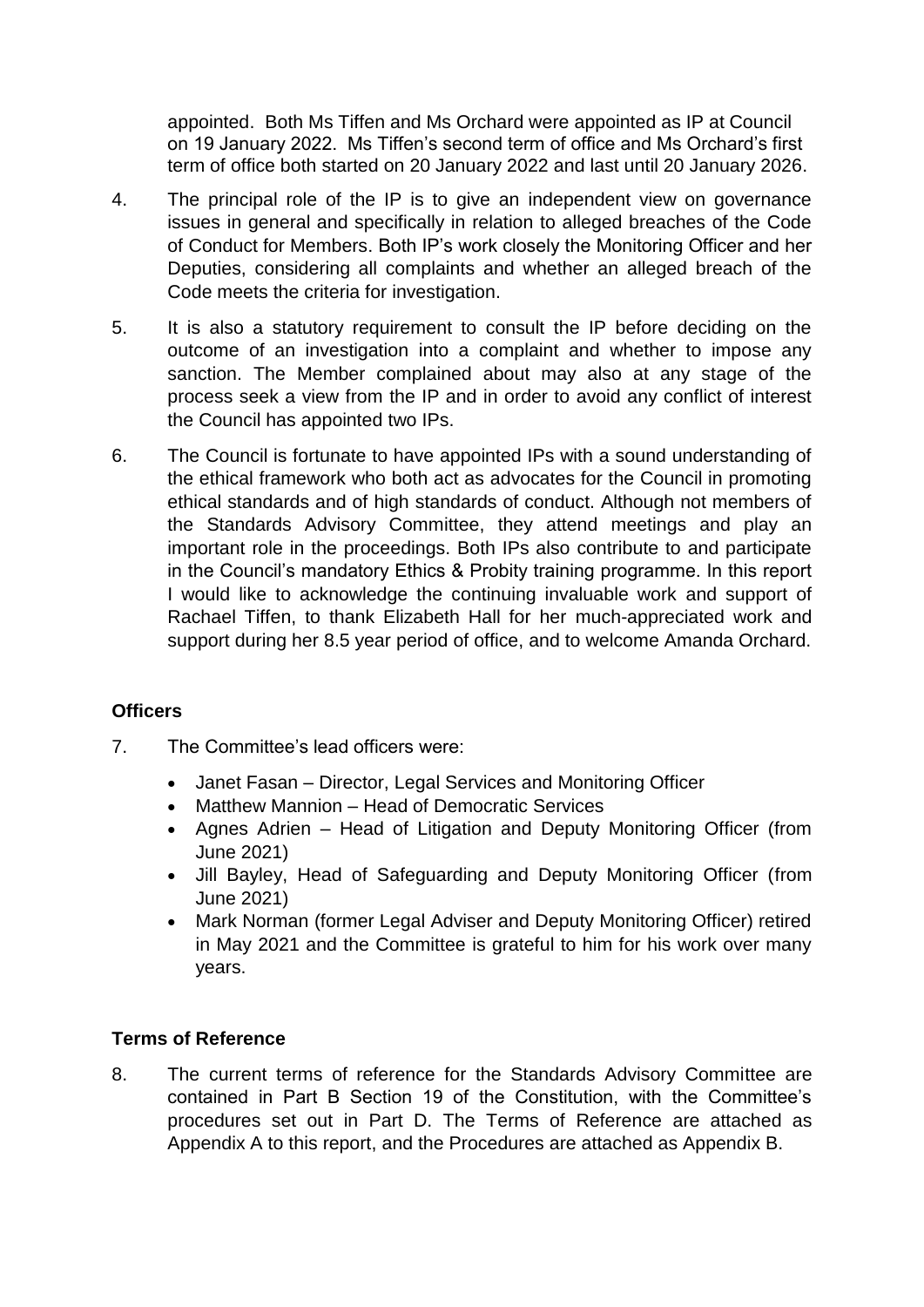### **Meetings**

- 9. The Standards Advisory Committee held four meetings during the 2022/22 municipal period on the following dates:
	- 1 July 2021
	- 30 September 2021
	- 25 November 2021
	- 10 February 2022
- 10. Due to the pandemic, the Committee met in hybrid format with a quorum meeting physically and other members attending virtually. This system worked well, allowing for flexibility and it is likely that the committee will continue in this way after the pandemic has ceased.

### **Standards Advisory Committee Work Programme 2021/22**

11. The Committee agreed a work programme at the first meeting of the municipal period on 1 July 2021. It was updated throughout the year. The key areas of business considered during the year are listed below.

#### **Code of Conduct for Members – Complaint Monitoring:**

- 12. The Committee received bi-annual monitoring reports on complaints of alleged breach of the Code of Conduct for Members. There were 11 complaints from May 2021 to May 2022.
- 13. All 11 complaints were made by members of the public and none by local councillors. Eight complaints were closed without investigation after consultation with the IP. Three complaints are currently subject to initial investigation by the MO and IP.
- 14. The Committee continues to monitor whether there are lessons to take from complaints monitoring. The Committee continues to monitor remedial actions and that outcomes are reported to the complainant, to give assurance that maintaining ethical standards is given full organisational support.

### **Dispensations:**

15. The Committee received bi-annual reports on dispensations granted by the Monitoring Officer under section 33 of the Localism Act 2011 in respect of disclosable pecuniary interests (DPI's). There is a continuing General Dispensation to all Members to be present, speak and vote where they would otherwise have a DPI in the following matters: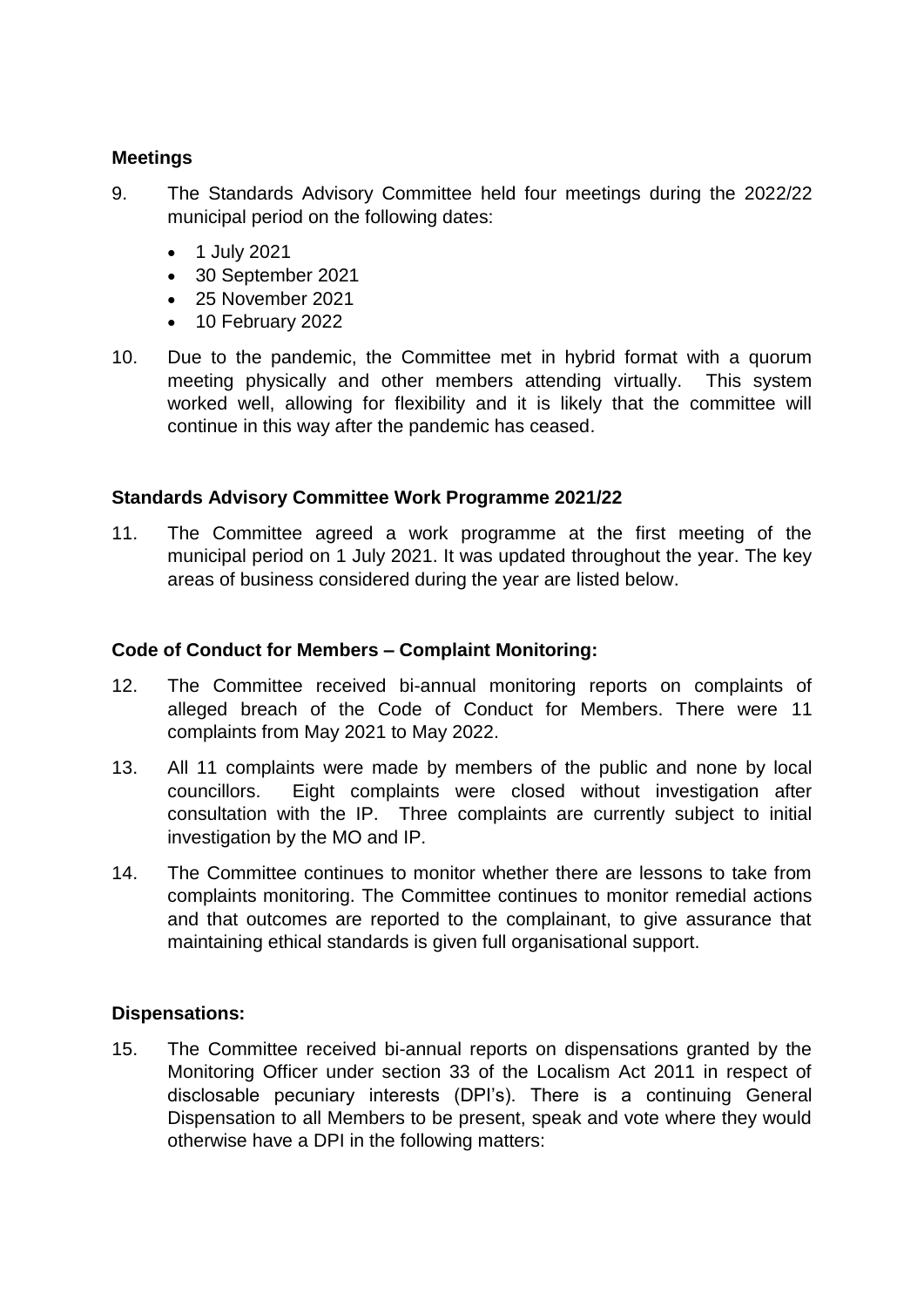(a) Housing: where the Councillor (or spouse or partner) holds a tenancy or lease with the Council if the matter does not relate to the particular tenancy or lease of the Councillor (their spouse or partner).

(b) Council Tax: setting the council tax and related matters including setting precepts and agreeing council tax reduction schemes; and

(c) Determining an allowance, travelling expense, payment or indemnity for Councillors. This includes discussions of issues relating to officer pay which could have consequential impacts on Member Allowances.

16. A specific dispensation may also be granted where the Monitoring Officer is satisfied that:

(a) without the dispensation the number of persons prohibited from participating in any particular business would be so great a proportion of the body transacting the business as to impede the transaction of the business;

(b) without the dispensation the representation of different political groups on the body transacting any particular business would be so upset as to alter the likely outcome of any vote relating to the business;

(c) granting the dispensation is in the interests of persons living in the authority's area; or

(d) it is otherwise appropriate to grant a dispensation.

Any grant of a dispensation must specify the duration of the dispensation up to a maximum of 4 years. The regular reporting to the Standards Advisory Committee allows Members to maintain oversight of any specific dispensations that are granted.

### **Gifts & Hospitality**:

- 17. The Committee received quarterly reports on the requirement contained in the Code of Conduct to register gifts and hospitality received or declined with an estimated value of £25 or above.
- 18. In total 26 declarations were made within the reporting periods of the July 2021, September 2021, November 2021 and February 2022 meetings. The breakdown for each period is as follows: July 2021 - 1, September 2021 – 2, November 2021 – 13, February 2022 – 10. This was a very low total. However, it was considered that the Covid-19 pandemic restrictions were the main reason for this as most events were cancelled for the year and so offers of hospitality were not being received. It is noticeable that the number of declarations increased at the November 2021 meeting when restrictions were beginning to ease.
- 19. During the year the Committee also monitored the speed of the declarations made, taking interest in whether declarations were made within the 28-day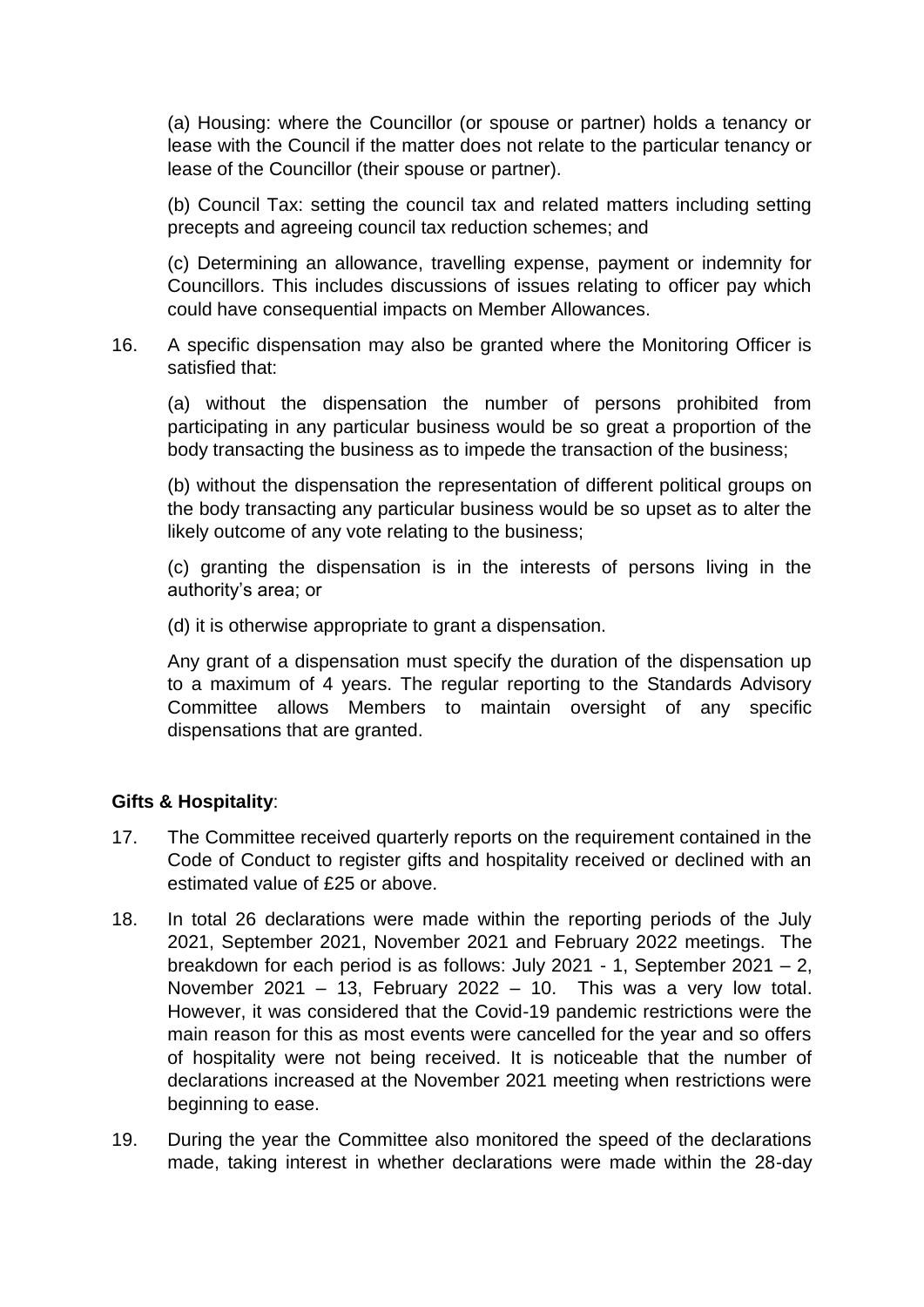deadline. Seven declarations were made after the deadline, all during the reporting period of the February 2022 meeting.

- 20. During the year the Committee paid particular attention to any large donations received. The Committee would encourage all large gifts to be donated to the Speaker's Charity.
- 21. The Committee noted that acceptance of gifts and hospitality by councillors is not merely an administrative issue. Acceptance can impact on member reputation and on the council as a whole. Members need to show they are acting in the public interest and do not gain personally from receiving gifts.
- 22. The Register of Interests update form now includes a 'Nil Return' field in relation to Gifts and Hospitalities. This additional field allows Members to actively confirm each time they update their Register that they have declared all relevant gifts and hospitality. This helps mitigate any concerns that a Member had missed any declarations. The Committee will continue to monitor this issue and will receive quarterly update reports.

### **Member Attendance**

- 23. The Committee meeting in July 2021 received the annual report on Councillor and Co-optee annual report setting out Member attendance at Council and Committee meetings. The report set out how attendance was recorded and provided details of attendance at meetings by the Mayor, Councillors and Cooptees. It was noted that attendance was generally very good, averaging over 90%. It was noted that attendance had been 10% higher over the previous year, possibly connected to the meetings being held virtually over the pandemic period.
- 24. It was noted that the Local Government Act 1972 currently forbids the holding of virtual council meetings.
- 25. It was noted that some Members had lower attendance levels and it was agreed that officers would write to the Chief Whip where there were concerns about the level of attendance of any Councillor.

### **New Model Code of Conduct**

- 26. As reported in the last Annual Report, in May 2021, the Committee had provided feedback to the Local Government Association (LGA) on its draft Model Code of Conduct.
- 27. Following publication by the LGA of their new Model Code of Conduct in January 2021 the Committee established a working group to review the Council's Code.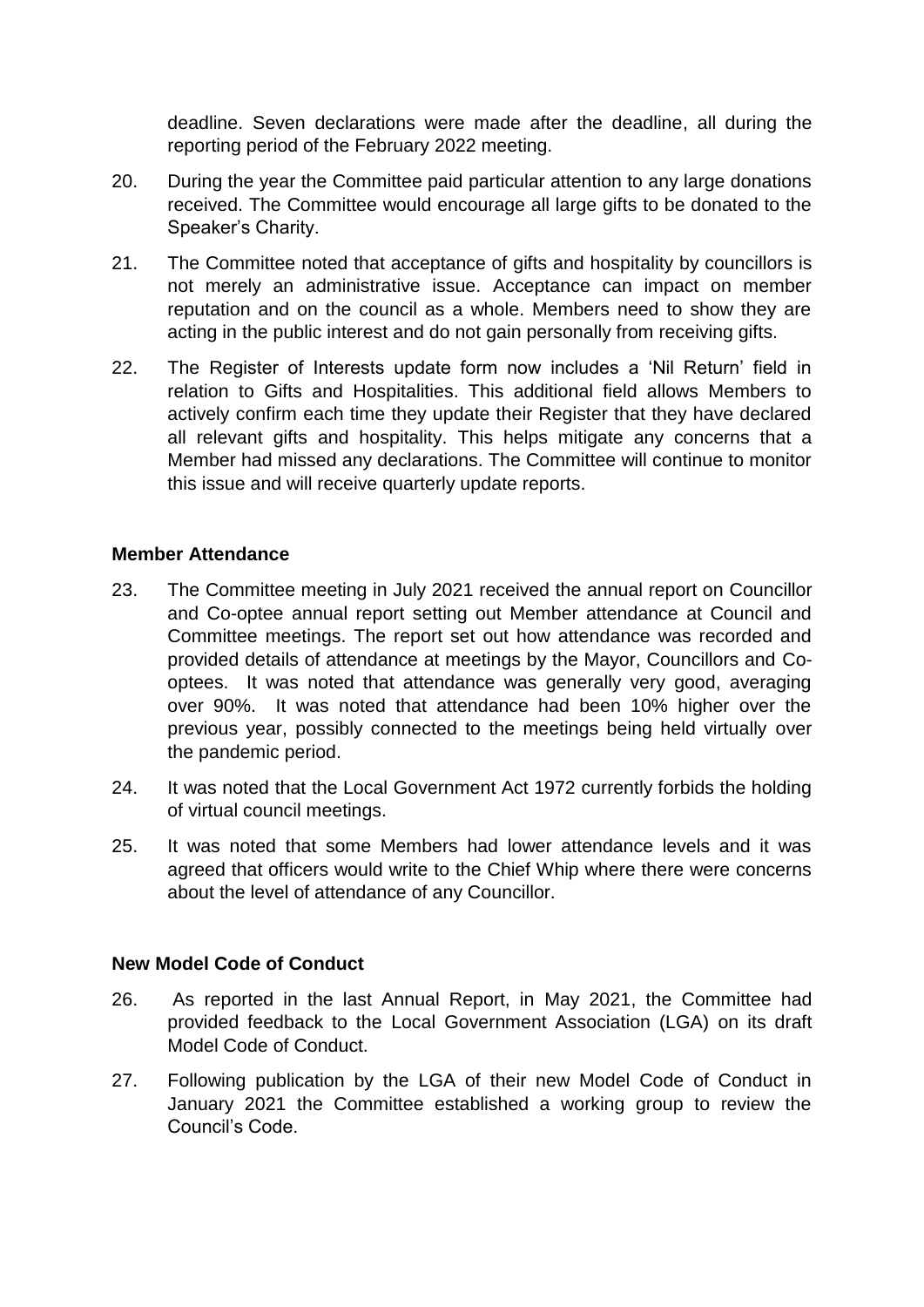- 28. The working group were pleased to note that the guidance in the new Model Code generally matched the guidance of the existing Council Code but it was felt the language and style used were clearer and more accessible and so there was value in basing the Council's new Code on the Model Code.
- 29. The Committee monitored the progress of the working group throughout the project and agreed a number of changes to the Model Code to better reflect local priorities, such as maintaining the £25 threshold for the declaration of gifts and hospitalities (rather than increasing it to £50).
- 30. Once the draft Code was completed, the Committee meeting in July 2021 agreed the final draft, which was checked against the final guidance issued by the LGA. This was then circulated to the political groups for feedback. The comments received were limited but generally positive. The Committee approved the new Code of Conduct at the meeting on 30 September 2021 and forwarded it to the Council for adoption.
- 31. The Code was adopted by the Council on 17 November 2021 and will be in force from the May 2022.
- 32. The Committee is grateful to the working group for its work on the new Code and welcomes its adoption. Full training will be provided to all Members on the new Code as part of the Member Induction programme after the elections.

### **Member / Officer Relations Protocol**

- 33. The Committee agreed at the meeting on 30 September 2021 that the Member / Officer Relations Protocol (the Protocol) should be updated. This Protocol is closely linked to the Code of Conduct (the Code) and, as the Code has been updated, the Protocol should be refreshed to reflect changes.
- 34. At the Committee meeting in September the Monitoring Officer agreed to set up a working group to consider the Protocol. This work has started and is ongoing.

### **Member Learning and Development Programme**:

- 35. The September meeting of the Committee received the regular yearly report providing an update on the Member Learning and Development Programme listing events that had taken place during the year to that date.
- 36. The Committee saw that the effect of the Covid-19 pandemic had continued, with much training moving online. It was noted that online training was generally popular with Members and that attendance at virtual sessions was generally higher than for physical sessions, as it allowed Members more flexibility in managing their busy diaries. Sessions had taken place on a number of topics including Local Government Finance, Social Media Policy and Information Governance.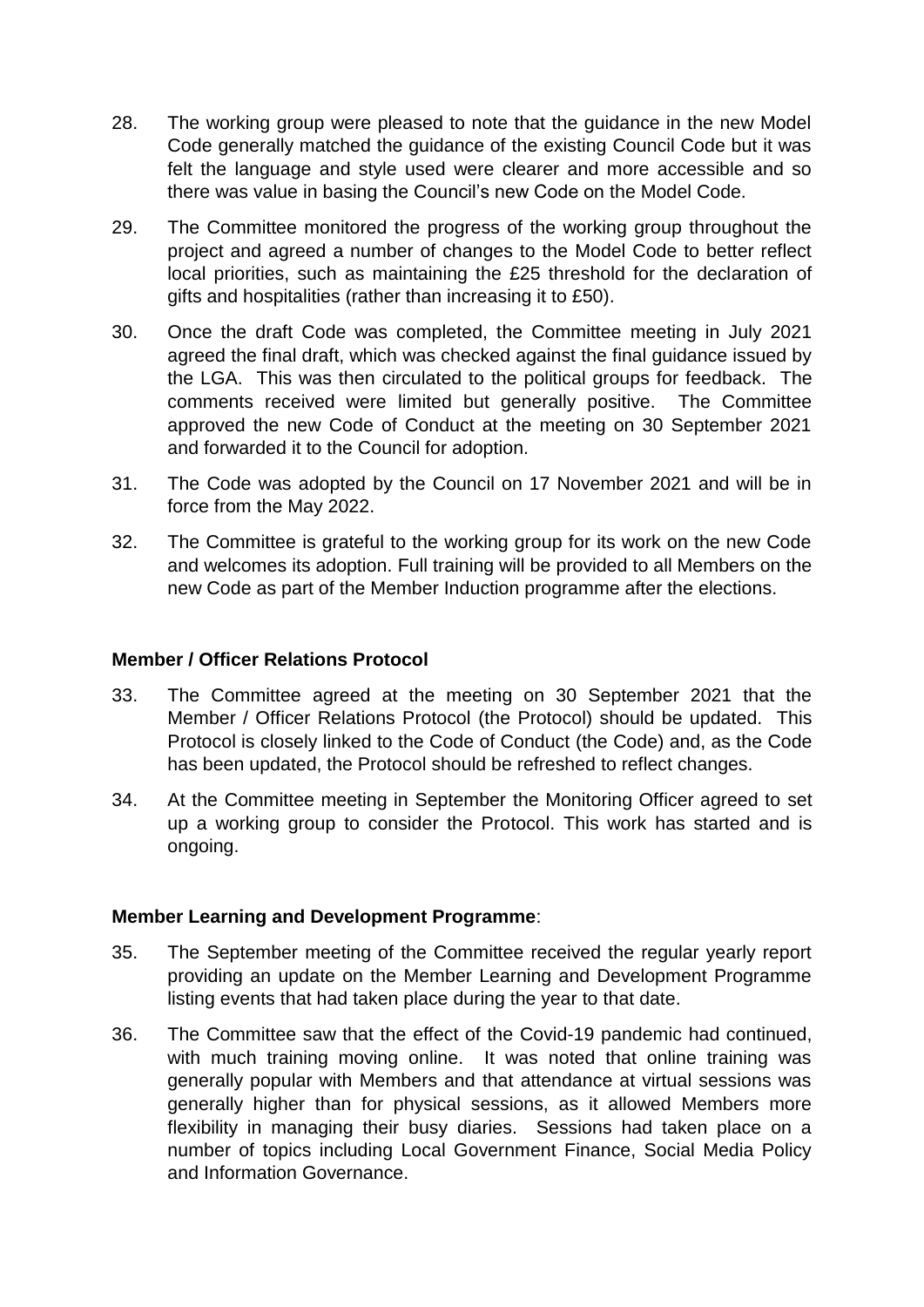- 37. Member Briefings were held on topics including Member / Officer Relations and Code of Conduct, Analysis of Safeguarding Adults Review and Update on the Council's Leasehold Portfolio.
- 38. It was noted that the Member Induction programme planning had started and that Members would be consulted on the induction they had found particularly useful (see below).

### **Member Induction**

- 39. The Committee meeting in November 2021 considered a report on planning for induction of Members following the election in May 2022. It was noted that Member induction after the election in May 2018 had generally been well received, and feedback from Members would be used to inform planning for induction after the 2022 election.
- 40. It was noted that, while some of the induction process would need to be conducted face to face, many of the training and information sessions could be undertaken remotely. It was noted that remote training had proved popular with Members and it was expected that this would be a more efficient method of providing training as it would give members flexibility with their busy schedules.
- 41. A cross-directorate group of officers was working on the details of the programme. A detailed programme of induction for new Members was produced, which was put into place immediately after the election.

## **Effectiveness of the Standards Advisory Committee**

42. The Committee meeting in November 2021 considered a report on the effectiveness of the Standards Advisory Committee. A survey of Members had been undertaken in November 2021. Although the number of responses was limited, they indicated that they felt the role of the Committee was understood and that the Committee was effective. Members did not appear to feel the need for change at this stage.

### **Standards Advisory Committee Work Planning for 2022-23**

- 43. The Committee intends to undertake a substantial work programme during 2022-23, including looking at the following items. The programme will be considered at the Committee's meeting in June 2022 and may therefore change.
	- Bi-annual monitoring of complaints of alleged breach of the Code of Conduct for Members.
	- Quarterly monitoring of gifts and hospitality registered.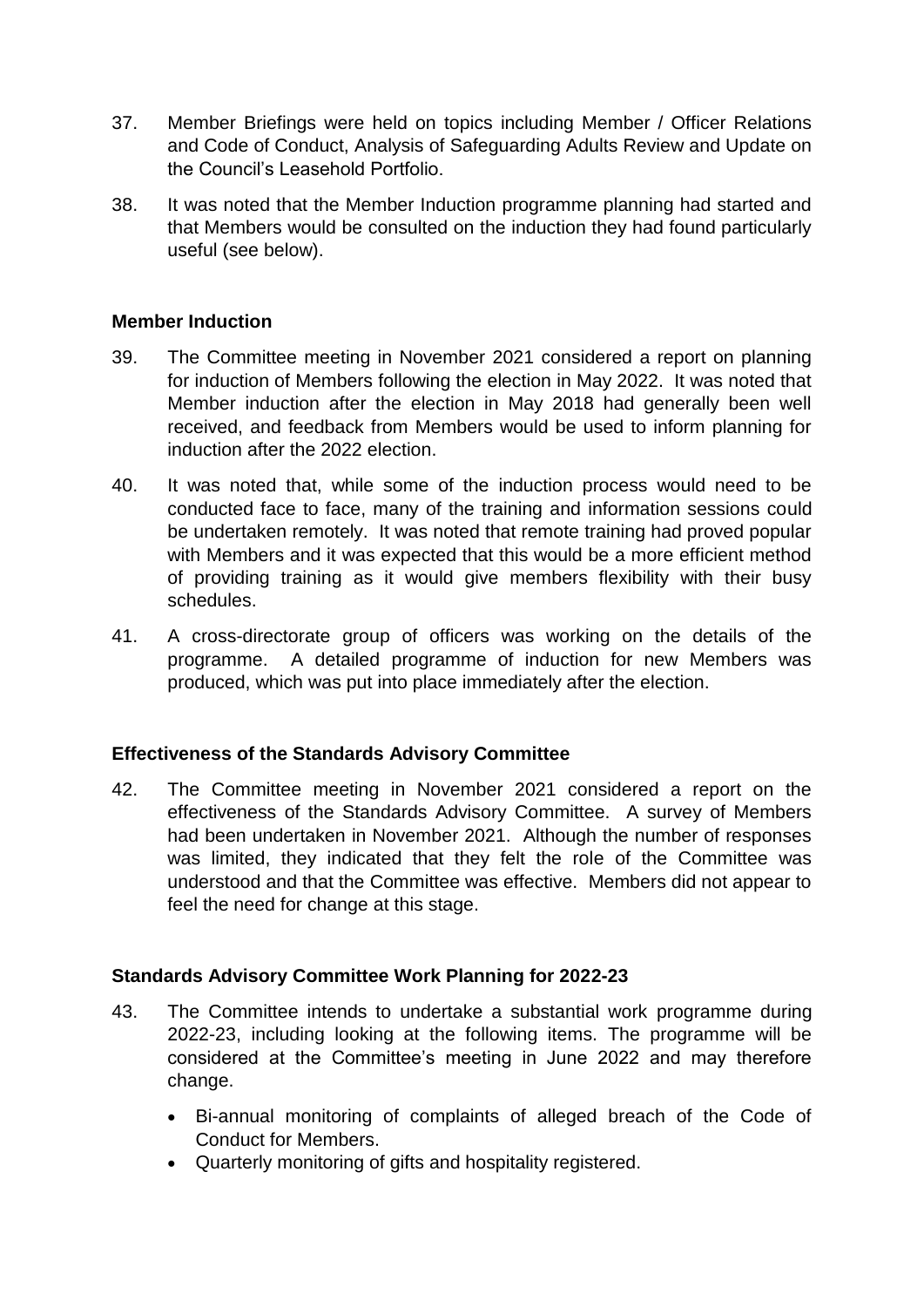- Bi-annual reports on DPI dispensations.
- Review of the Member / Officer Relations Protocol.
- Members' training programme including a review of the Member Induction programme planned for after the May 2022 elections, taking into account feedback from Members.
- Review of the Committee's Terms of Reference and procedures.
- Monitoring of DPIs, including considerations about disclosure of Members' personal addresses and their personal safety
- News on ethics matters elsewhere including areas such as good practice, case law, ombudsman and quasi-judicial proceedings and similar.
- Members' attendance at meetings.
- Annual report to Council.
- Annual review of the Member Code of Conduct
- 44. The 2022/23 work programme aims to continue to embed behaviours that support the seven principles in public life described in the Nolan report by encouraging Members to apply ethical standards in their day-to-day duties and to look at how these should influence their approach to discharging their responsibilities in their individual and collective capacities.

### **Conclusion**

- 45. As Chair of the Committee I wish to thank my fellow committee members, the Independent Persons and the Monitoring Officer for their contributions to the Committee's business and their commitment to promoting and maintaining high standards of ethical conduct across the Council. I also wish to thank the officers of the Council for their work in supporting the Committee during the year.
- 46. I would particularly like to highlight how important it is that the Council has such dedicated co-opted Members who are active contributors to the Committee's discussions and have demonstrated commitment to the role of Standards in the authority. The involvement of co-opted Members should be considered as 'good governance'. We are ahead of many local authorities in this area.

John Pulford MBE

Independent Chair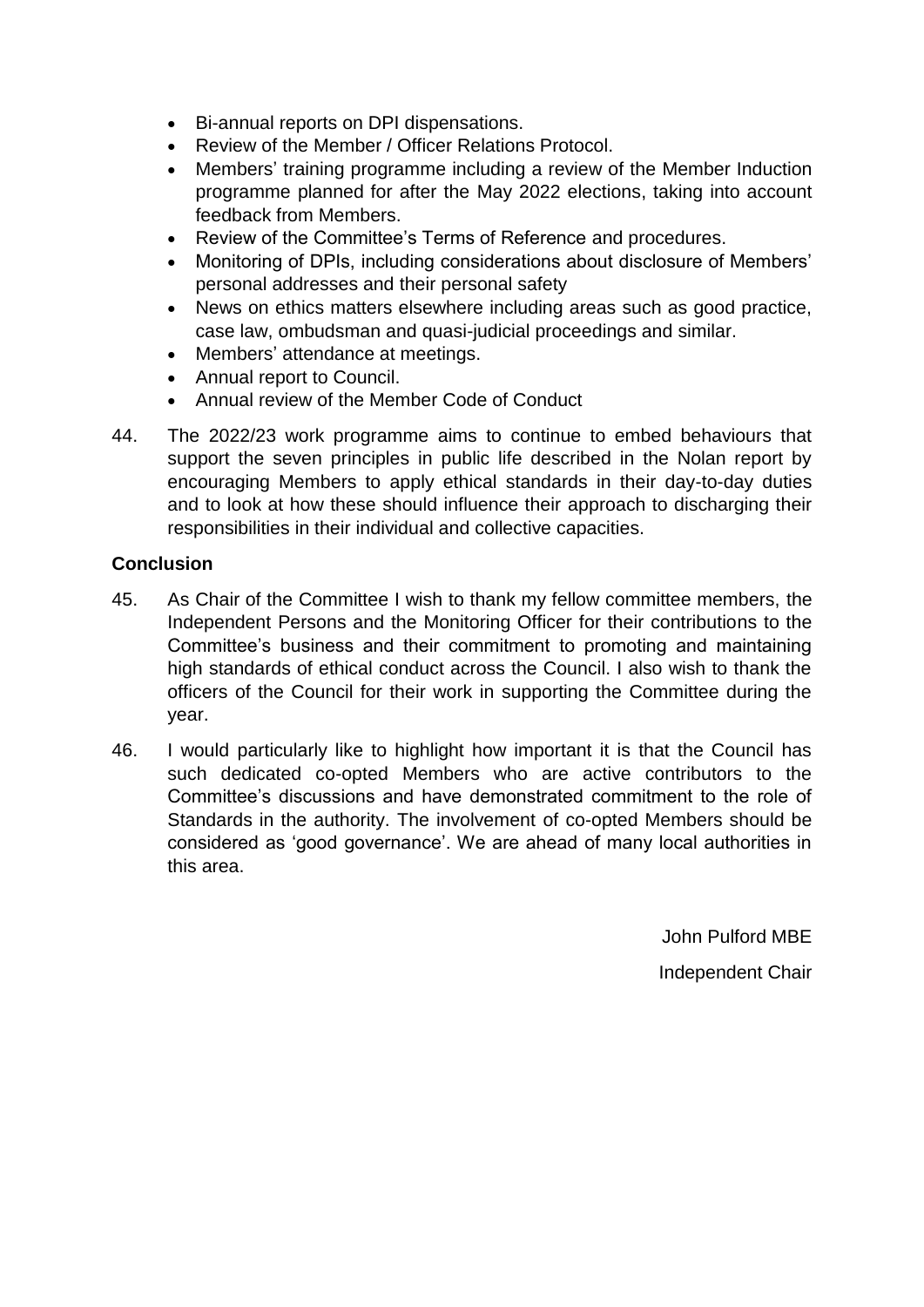## **Appendix A**

## **Terms of Reference of the Standards Advisory Committee**

### **Standards Advisory Committee Summary Description:**

The Committee performs a number of functions to maintain high standards of conduct in public life including promoting the Members Code of Conduct and considering potential breaches of the Code of Conduct. The Committee may establish Sub-Committees to consider certain matters as set out in the 'Functions' below. The Committee and any of its sub-committees may meet in private in accordance with relevant legislation as advised by the Monitoring Officer. Any meeting or part of a meeting that considers whether or not a complaint should be referred for investigation or, following an investigation should proceed to hearing, shall be held in private and all papers relating to that consideration shall remain confidential.

**Membership**: 5 elected members of the Council (not including the Mayor or more than 1 Cabinet member), Co-opted Members Plus up to 5 independent co-opted members. Co-opted members will be entitled to vote at meetings under the provisions of section 13(4)(e) of the Local Government and Housing Act 1989.

The Standards Advisory Committee (SAC) shall be chaired by an independent coopted member.

Independent Co-opted members shall be appointed by full Council on the recommendation of the Monitoring Officer.

The term of appointment shall be 4 years unless otherwise determined by Council.

Co-opted members may serve as many terms of appointment as the Council considers appropriate.

Note – Independent Persons The Council has appointed two statutory Independent Persons to assist in dealing with complaints of alleged breach of the Code of Conduct for Members under section 28(7) of the Localism Act 2011. They are not coopted member of the SAC but may attend and observe any meeting of the Committee or a sub-committee established by it.

| <b>Functions</b>                                                                                         | <b>Delegation of Functions</b> |
|----------------------------------------------------------------------------------------------------------|--------------------------------|
| Full details are set out in the Committee's Procedures<br>in Part D of the Constitution, but in summary: | None                           |
| 1. Promoting and maintaining high standards of<br>conduct by the Mayor, councillors and co-opted         |                                |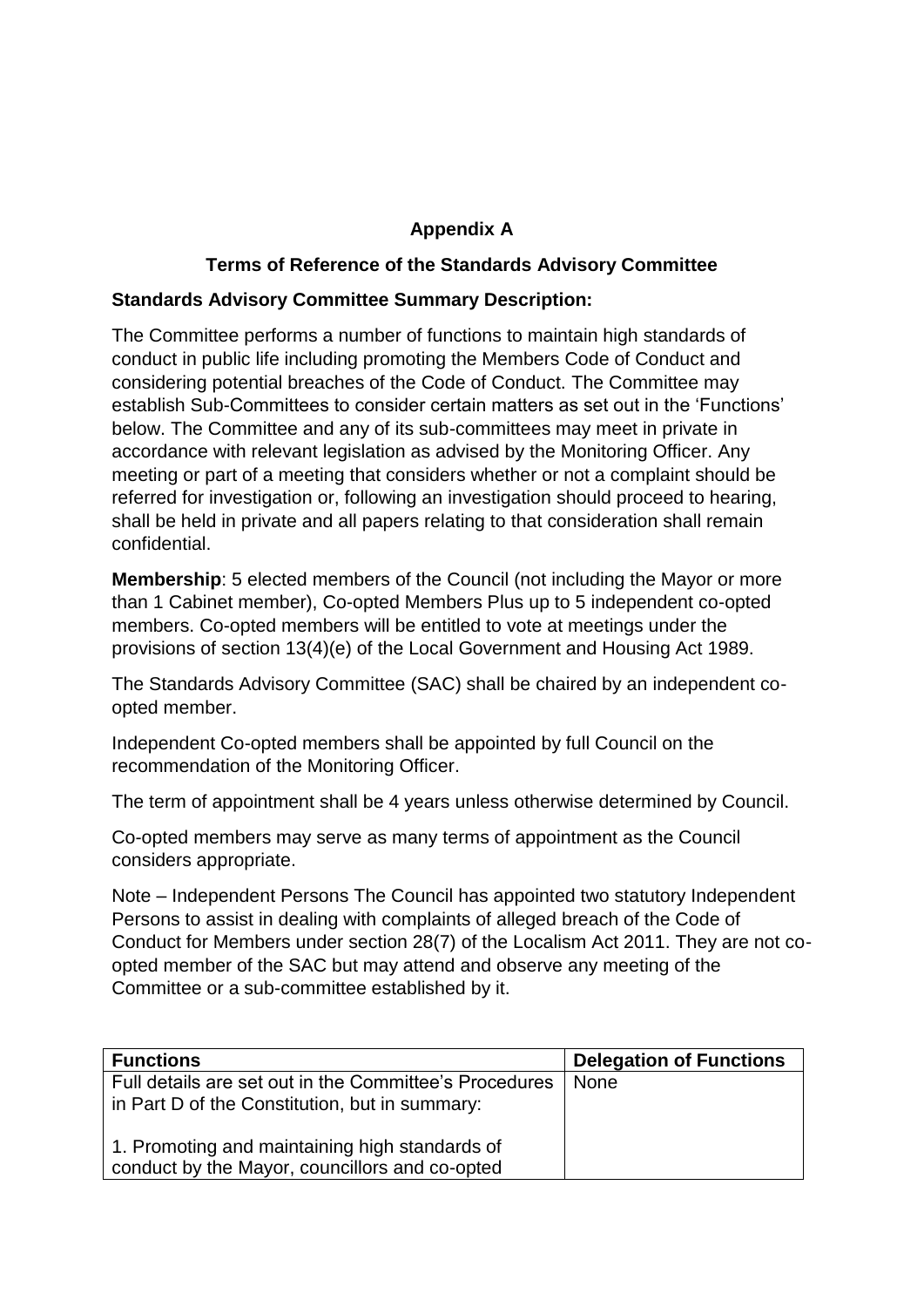| members of the Council.                                                                                                                                                                                                                           |  |
|---------------------------------------------------------------------------------------------------------------------------------------------------------------------------------------------------------------------------------------------------|--|
|                                                                                                                                                                                                                                                   |  |
| 2. Advising the Council on the adoption or revision of<br>the Code of Conduct for Members.<br>3. To monitor and advise the Council about the<br>operation of the Code of Conduct for Members in light<br>of best practice and changes in the law. |  |
| 4. Advising, training or arranging to train the Mayor,<br>councillors and co-opted members on matters relating<br>to ethics and probity and the Code of Conduct.                                                                                  |  |
| 5. To appoint sub-committees for the purpose of<br>discharging any of the Committee's functions<br>including the consideration and determination of<br>complaints of breach of the code of Conduct for<br>Members.                                |  |
| 6. As requested by the Monitoring Officer, to establish<br>a Dispensations Sub-Committee to advise on any<br>applications for dispensations in relation to<br>participation at a meeting by a member with a<br>Disclosable Pecuniary Interest.    |  |
| 7. To deal with any reports from the Monitoring<br>Officer on any matter relating to standards of conduct.                                                                                                                                        |  |
| 8. Other functions relating to the standards of conduct<br>of members under any relevant statutory provision or<br>otherwise.                                                                                                                     |  |
| 9. Report to the Council on the work of the Committee<br>and any other matters as appropriate                                                                                                                                                     |  |

 **Quorum**: A meeting of the Standards Advisory Committee or one of its subcommittees shall only be quorate where at least three members of the Committee or Sub-Committee are present for its duration and such quorum must include at least one councillor and at least one independent co-opted member.

## **Additional Information**:

 Constitution Part A, Section 11 (The Standards Advisory Committee and the Code of Conduct for Members)

- Constitution Part C, Section 31 (The Code of Conduct for Members)
- Constitution Part D, Section 53 (Standards Advisory Committee Procedures)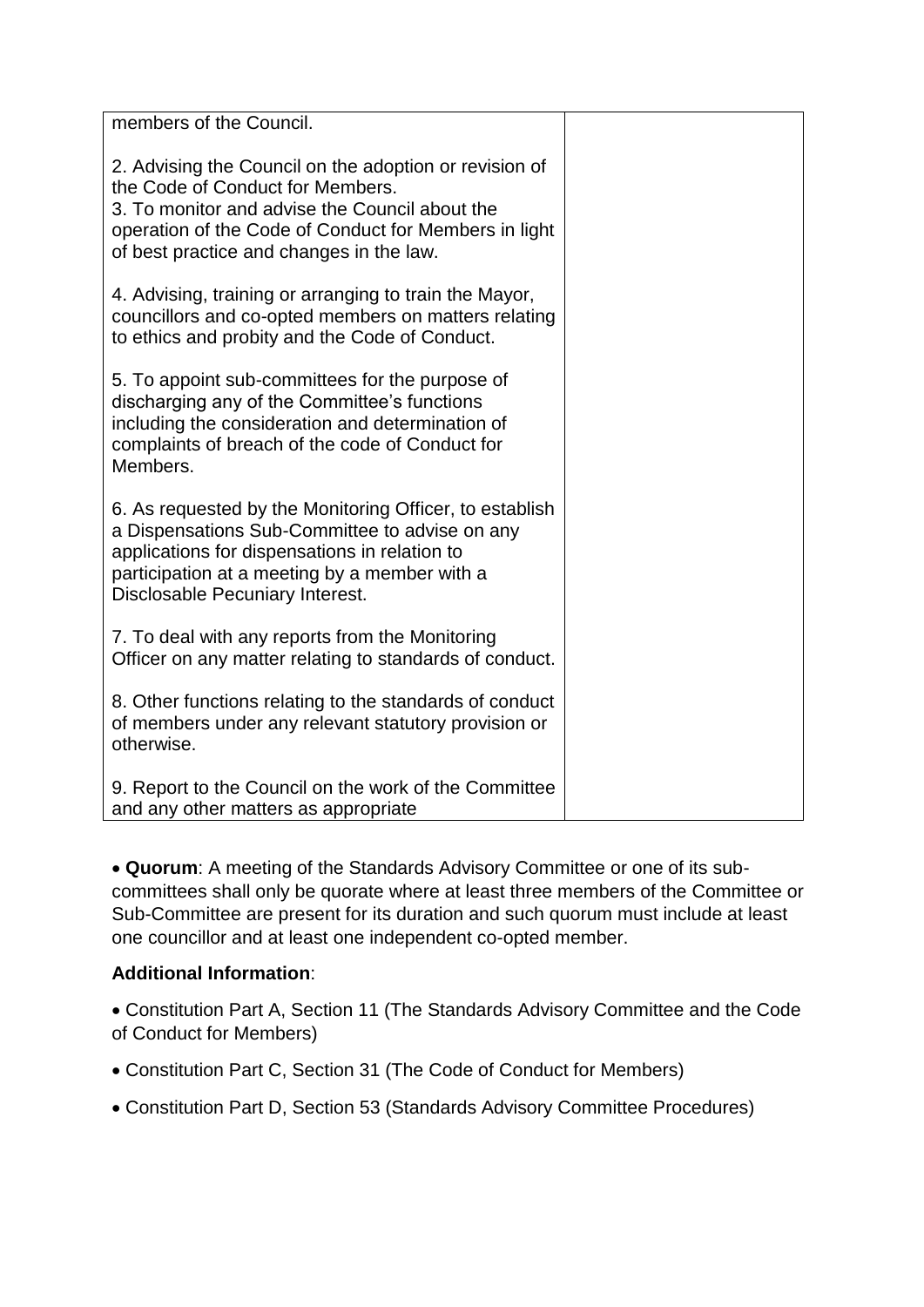# **Appendix B**

### **Procedures**

### **Standards Advisory Committee Procedures**

### 1. **Composition**

1.1 The Standards Advisory Committee shall be comprised of 5 Members of the Council (not including the Mayor or more than 1 Cabinet Member) and each political group may appoint up to 3 substitutes, appointed by the Council in accordance with the requirements of political proportionality; and up to 7 persons who are not Members or officers of the Council or any other relevant authority (i.e. Co-opted members).

1.2 The Co-opted member(s) will be entitled to vote at meetings under the provisions of section 13(4)(e) of the Local Government and Housing Act 1989. The Standards Advisory Committee shall be chaired by a Co-opted member.

1.3 The Committee shall establish Hearings and other Sub-Committees in accordance with its terms of reference and these procedures.

### 2. **Appointment of Co-Opted Members**

2.1 A person may not be appointed as a Co-opted member of the Standards Advisory Committee or one of its sub-committees unless the appointment is approved by Full Council. The term of appointment shall be for 4 years unless otherwise determined by Council or the Co-optee does not continue to fulfil any required conditions as may be determined by the Authority from time to time. Coopted members may serve as many terms of appointment as the Council considers appropriate.

### 3. **Roles and Functions**

3.1 The Standards Advisory Committee has the following roles:

(a) To recommend to the Monitoring Officer whether or not any complaint of a breach by the Mayor, a Councillor or a co-opted member of the Members Code of Conduct should be referred for investigation by the Monitoring Officer or an investigator appointed by the Monitoring Officer; and where a complaint has been subject to such investigation, to recommended whether or not the complaint should proceed to hearing. Where the Monitoring Officer considers that a complaint should not be subject to investigation or should not proceed to hearing, they shall convene an Investigation and Disciplinary Sub-Committee of the Standards Advisory Committee comprising at least 3 different Members of the Standards Advisory Committee (comprising 2 of the co-opted members and 1 Councillor) which shall make the final decision on the matter;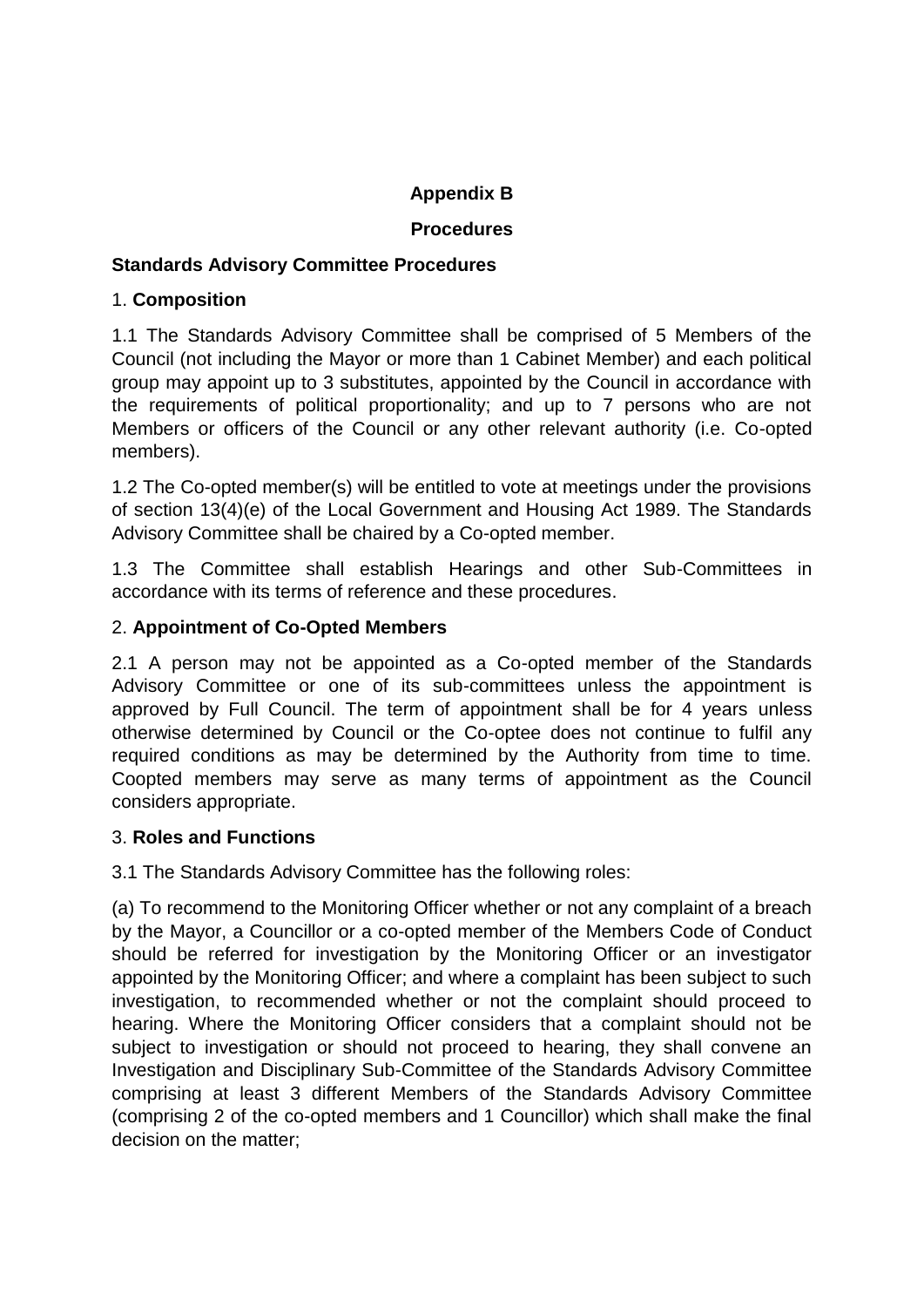(b) To receive regular quarterly reports from the Monitoring Officer on the numbers of complaints of the Code received, the decisions taken by the Monitoring Officer (in consultation with the Independent Person) on such complaints and investigation outcomes where the investigation determines there was no evidence of a failure to comply with the code or where the investigation outcome recommends a local resolution;

(c) To convene a Hearings Sub-Committee of 3 Members of the Standards Advisory Committee comprising 2 of the co-opted members and 1Councillor to consider any matter where the investigation finds evidence of a failure to comply with the Code and a local resolution is not possible or appropriate;

(d) To make such recommendations to Council in respect of the matter as the Hearings Sub-Committee considers appropriate as a result of any matter referred including;

(i) Reporting its findings to Council for information;

(ii) Recommending to the member's Group Leader (or in the case of ungrouped members, recommend to Council or to Committees) removal from any or all Committees or Sub-Committees of the Council;

(iii) Recommending to the Mayor removal from the Executive, or from particular Portfolio responsibilities;

(iv) Recommending the Monitoring Officer arrange training for the member;

(v) Recommending removal from outside appointments to which they have been appointed or nominated;

(vi) Recommending withdrawing facilities provided to the member by the Council, such as a computer, website and/or email and Internet access;

(vii) Recommending excluding the member from the Council's offices or other premises, with the exception of meeting rooms as necessary for attending Council, Executive Committee and Sub-Committee meetings;

(viii) Recommending the Member to contact the Council via specified point(s) of contact;

(e) To convene a Hearings (Appeal) Sub-Committee of at least three different Members of the Standards Advisory Committee (comprising 2 of the co-opted members and 1 Councillor) to consider any appeal against a finding of, or sanction recommended by, the Hearings Sub-Committee;

(f) To receive reports on compliance with any recommendation(s) made for sanctions to be applied in respect of any member;

(g) Promoting and maintaining high standards of conduct by the Mayor, Members of the Council, co-opted members including church and parent governor representatives and where the Committee considers that there may be issues of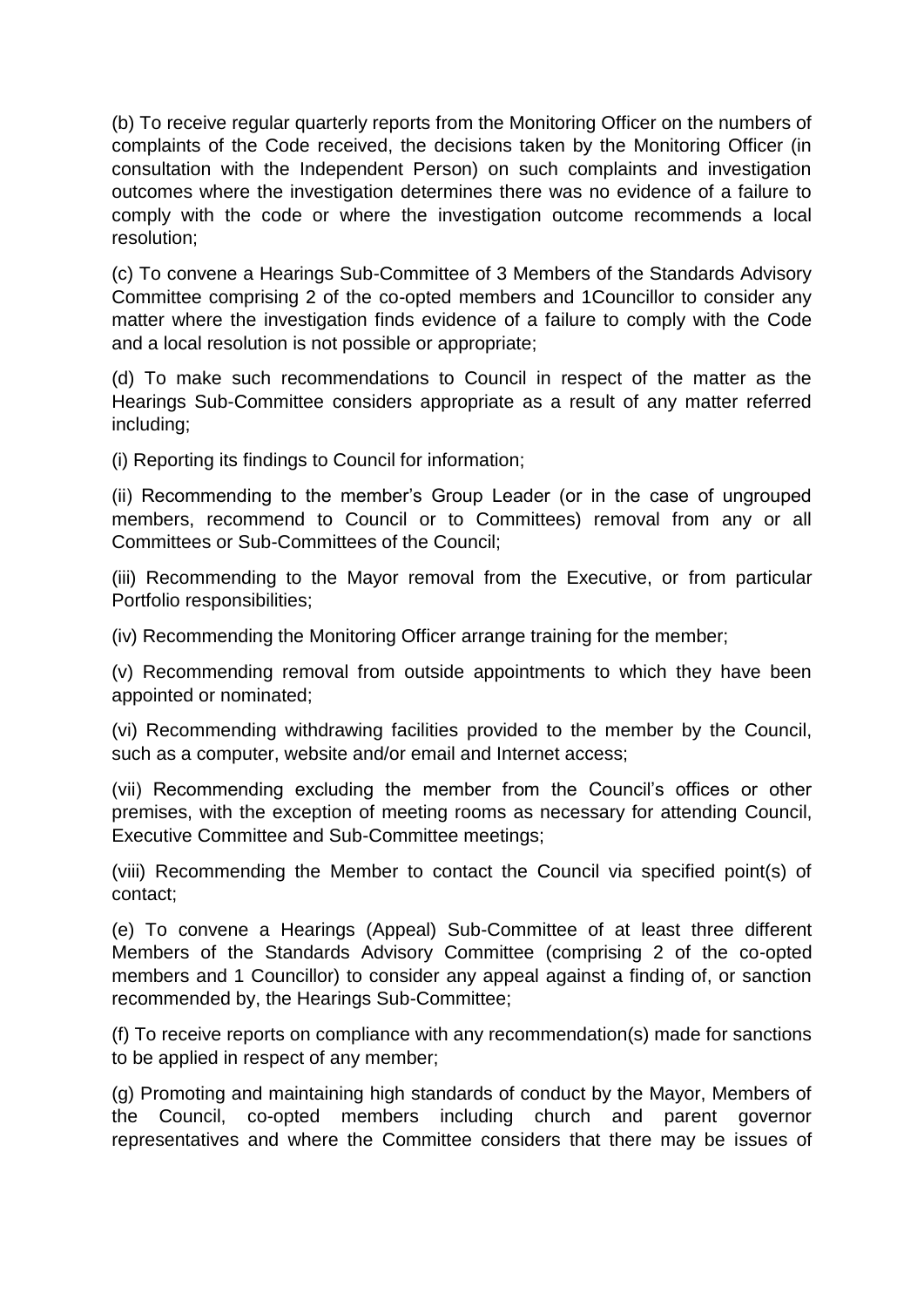concern recommending that the Monitoring Officer considers and reports on the issues raised;

(h) Assisting the Mayor, Members of the Council, co-opted members including church and other faiths and parent governor representatives to observe the Council's Code of Conduct for Members;

(i) Advising the Council on the adoption or revision of the Code of Conduct for Members;

(j) Monitoring the operation of the Code of Conduct for Members;

(k) Advising, training or arranging to train the Mayor, Members of the Council and coopted members including church and other faiths and parent governor representatives on matters relating to the Code of Conduct for Members;

(l) To act as an advisory body in respect of any matters referred to the Standards Committee by the Local Strategic Partnership (LSP) or Community Forums in respect of probity issues arising out of the codes and protocols applicable to relevant members of the LSP and Community Forums as set out in the Community Forum handbook and as may be amended from time to time;

(m) To advise on allegations of Member breaches of the Protocols set out in the constitution as may be referred to the Committee by the Monitoring Officer and to make recommendations with regard to such allegations as maybe so referred;

(n) Advising on local protocols for both Officer and Member governance;

(o) To monitor and review Member and Officer Procedures for registering interests and declaring gifts and hospitality;

(p) To receive periodic reports on the Council's Ethical Governance arrangements, on whistle blowing arrangements and complaints; and

(q) As requested by the Monitoring Officer, to establish a Dispensations Sub-Committee to advise on any applications for dispensations in relation to participation at a meeting by a member with a Disclosable Pecuniary Interest.

### 4. **Validity of proceedings**

4.1 A meeting of the Standards Advisory Committee or one of its sub-committees shall only be quorate where at least three members of the Committee or Sub-Committee are present for its duration and such quorum must include at least one councillor and at least one co-opted member.

4.2 Part VA of the Local Government Act 1972 applies in relation to meetings of the Standards Advisory Committee or its Sub-Committees as it applies to meetings of the Council.

## 5. **Hearings Sub-Committee and Hearings (Appeal) Sub-Committee**